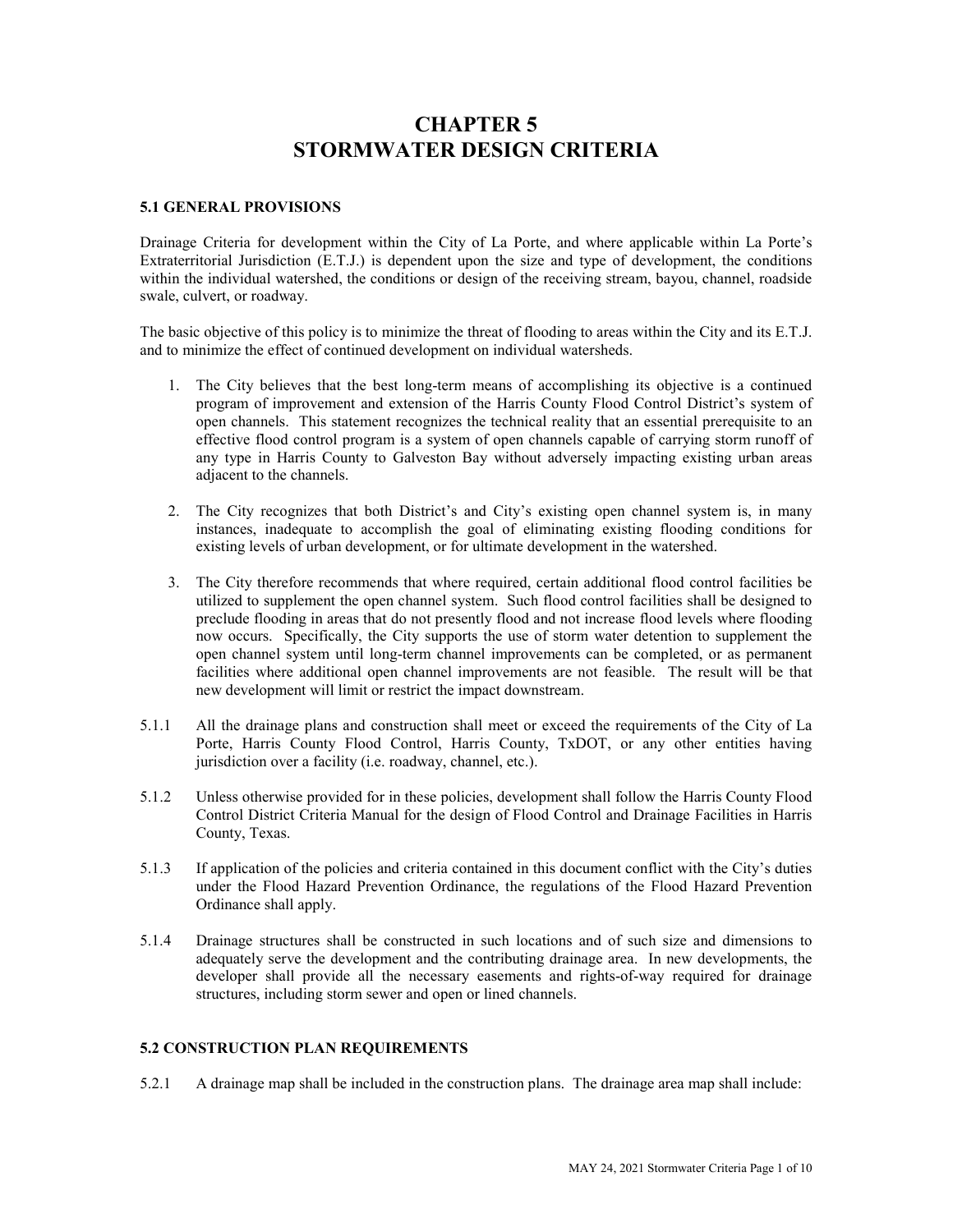- A. Drainage areas, including areas draining from off-site onto or adjoining the project R. Design storm runoff based on the type of facility and storm frequency listed in S.
- Design storm runoff, based on the type of facility and storm frequency listed in Section 5.4.
- C. 100 year runoff sheet flow pattern.
- D. Route of overland flow including the overflow to a drainage channel or detention facility
- E. Water surface profiles for the 25-year and/or 100-year storms in the outfall channel. All available information will be considered when making this determination.
- F. Flow per inlet
- G. Maximum ponding elevation
- H. For bridge designs the 100-year WSEL must be shown on the plans and the low chord of the bridge must be a minimum of eighteen inches above the 100-year WSEL.
- 5.2.2 Detailed drainage calculations shall be submitted with the construction plans.
- 5.2.3 A lot grading plan should demonstrate that the finished grading plan will drain to approved collection and discharge points and that the overland flow of water from adjacent properties will not be impacted. In no instance will plans be approved without specific detail as to how the 100 year event will sheet flow from the development to the outfall without adversely impacting structures.
- 5.2.4 The hydraulic gradient for the design storm may be shown on the construction drawings. Calculations for the elevation for the hydraulic gradient shall be provided with the design storm drainage calculations. The hydraulic gradient must be below the gutter line for the design storm. The tailwater elevations based on a 25-year frequency in the outfall channel shall be used for calculations of the hydraulic gradient. If the 25-year WSEL is not available then use 80% of the ultimate channel height. In areas which are tidally influenced the mean high tide elevation will be used unless it is lower than the 25-year WSEL, in which case the higher value will be used. In instances where the 25-year WSEL in the receiving channel is lower than the top of pipe then the top of pipe shall be used as the starting point for HGL calculations.

#### **5.3 USE OF PREVIOUSLY DESIGNED AND INSTALLED INFRASTRUCTURE**

Situations where previously installed infrastructure is in place but not yet utilized to its design capacity will be considered on a case by case basis. The developers engineer shall after consultation with the City, prepare a report that:

- a. outline the original design criteria
- b. evaluates the impact of the original design on the receiving stream, adjoining properties and/or the 100 year Floodplain.

Based on the report, the City Engineer may allow full or partial use of the previously installed infrastructure and may require it to be supplemented with detention or other facilities.

## **5.4 STORM FREQUENCY, RUNOFF AND DATUM**

A. Storm Frequency

All drainage improvements shall be designed for the following storm frequencies based on Atlas 14 rainfall data for Harris County Region 3.

| <b>Type of Facility</b>                        |            |
|------------------------------------------------|------------|
| Road Side Ditches and Culverts                 | 5 year     |
| <b>Storm Sewers</b>                            | 5 year     |
| Ditches & Culverts Drainage 100 acres and more | 25 year    |
| <b>Bridges</b>                                 | $100$ year |
| Creeks                                         | $100$ year |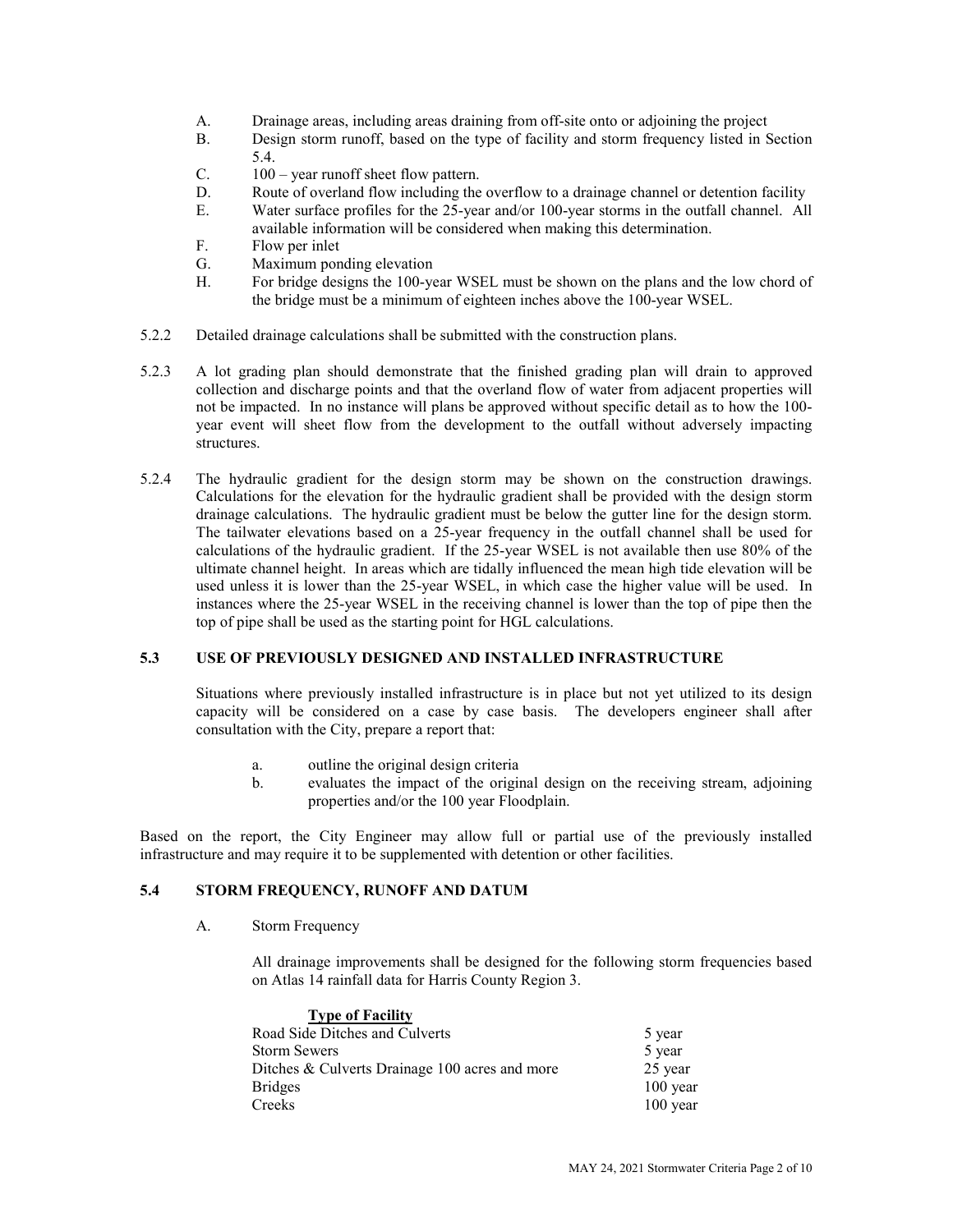B. Storm Runoff

Design flow of storm water runoff is to be calculated using the Rational Method.

The Rational Method is based on the direct relationship between rainfall and runoff, and the method is expressed by the following equation:

#### $Q = CIA$ , where

- $Q$  is the storm flow at a given point in cubic feet per second (c.f.s).<br>C is a coefficient of runoff (see Table 1).
- is a coefficient of runoff (see Table 1).
- I is the average intensity of rainfall in inches per hour for a period equal to the time of flow from the farthermost point of the drainage area to the point under consideration. (See figure 1, I-D-F Curves and Figure 2, Determination of Time of Concentration)
- A is the drainage area in acres

The size and shape of the watershed must be determined for each installation. The area of each watershed may be determined through the use of planimetric-topographic maps of the area, supplemented by field surveys in areas where topographic data has changed or where the contour interval is insufficient to adequately determine the direction of flow.

The outline of the drainage area contributing to the system being designed and outline of the sub-drainage area contributing to each inlet point shall be determined.

When calculating the peak flow rate of storm water runoff, rainfall intensity will be determined from the rainfall intensity, duration and frequency curves, shown in Figure 1. The storm frequency used for this determination will be according to the facility to be designed as listed in Section A.

1. Runoff Coefficients and Time of Concentration

Runoff coefficients, as shown in Table 1, shall be the minimum used, based on total development under existing land zoning regulations. Where land uses other than those listed in Table 1 are planned, a coefficient shall be developed utilizing values comparable to those shown. Larger coefficients may be used if considered appropriate to the project by the City Engineer.

The time of concentration is defined as the longest time, without unreasonable delay, that will be required for a drop of water to flow from the upper limit of a drainage area to the point of concentration. The time of concentration to any point in a storm drainage system is a combination of the "inlet time" and the time of flow in the drain. The inlet time is the time for water to flow over the surface of the ground to the storm drain inlet. Because the area tributary to most storm sewer inlets is relatively small, it is customary in practice to determine the inlet time on the basis of experience under similar conditions. Inlet time decreases as the slope and the imperviousness of the surface increases, and it increases as the distance over which the water has to travel and retention by the contact surfaces.

Time of concentration shall be computed from Figure 2 and in no case shall the inlet time be more that the time shown in Table 1.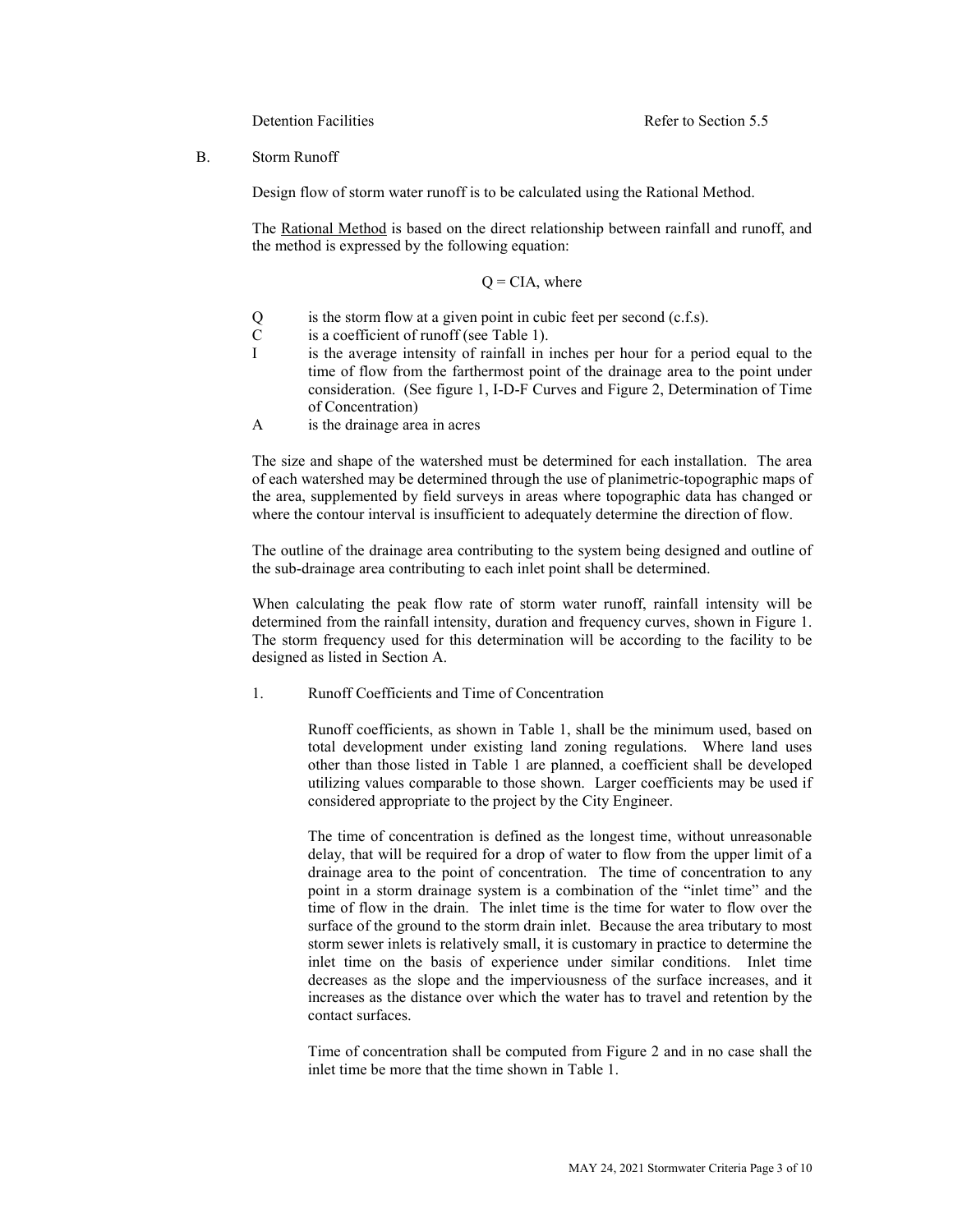#### **Table 1**

| Zone       | Zoning District Name                     | Runoff          | Maximum Inlet   |
|------------|------------------------------------------|-----------------|-----------------|
|            |                                          | Coefficient "C" | Time in Minutes |
| $R-1$      | Low Density Residential                  | 0.50            | 15              |
| $R-2$      | Mid Density Residential                  | 0.60            | 15              |
| $R-3$      | <b>High Density Residential</b>          | 0.80            | 10              |
| MH.        | Manufactured Housing District            | 0.55            | 15              |
| NC         | Neighborhood Commercial District         | 0.80            | 10              |
| GC         | General Commercial District              | 0.85            | 10              |
| BL         | <b>Business Industrial Park District</b> | 0.85            | 10              |
| LI         | Light Industrial                         | 0.85            | 10              |
| HІ         | Heavy Industrial                         | 0.85            | 10              |
| <b>PUD</b> | Planned Unit Development District        | variable        | 10 to $15$      |

#### **Miscellaneous Land Uses**

| Land Use      | Runoff Coefficient "C"  |  |
|---------------|-------------------------|--|
|               |                         |  |
| <b>Church</b> | $0.70 \text{ to } 0.90$ |  |
| School        | $0.50 \text{ to } 0.90$ |  |
| Park          | $0.30 \text{ to } 0.70$ |  |

C. Datum

All drainage plans shall be prepared based on North American Vertical Datum of 1988, 2001 adjustment, consistent with National Flood Insurance Program, Flood Insurance Study for the City of La Porte.

# **5.5 REQUIRED DETENTION**

Detention will be required to mitigate increase in flows. Minimum detention rates are described in the table below. Minimum storage rate does not apply for single family residential structure and/or accessory buildings proposed on an existing lot.

Hydrograph timing may not be used as a substitute for detention when detention is required.

5.5.1 Design Standards for Detention Basins

Detention requirements for developments less than 50 acres shall be according to the following table. For developed areas of 10 acres or less, the required volume equals the total development area times the appropriate storage coefficient. For areas greater than 10 acres and less than 50 acres the volume is determined by applying Harris County Flood Control District criteria for small watersheds.

# **Table 2 (Also, See Figure 4)**

| Developed Area | Storage Coefficient    |
|----------------|------------------------|
| $0$ to 1 acres | $0.20$ acre ft. / acre |
| 1 to 10 acres  | $0.55$ acre ft. / acre |
| 10 to 50 acres | per HCFCD criteria     |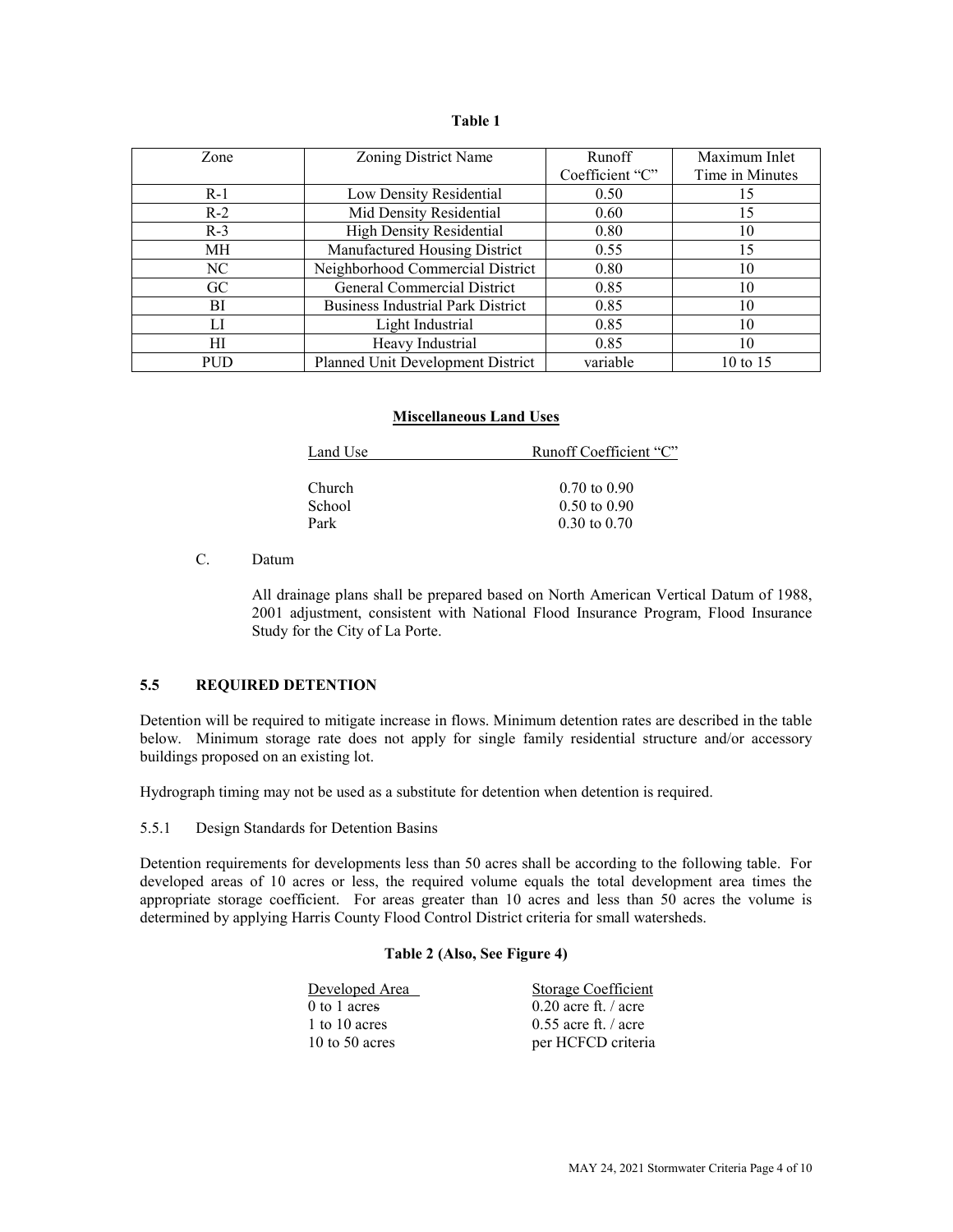For developments which are larger than 50 acres, Harris county Flood Control District and/or the City Engineer shall approve the detention facility criteria, however, a minimum detention storage rate of 0.55 acre-ft/acre will be required.

## 5.2.2 Outlet Sizing

1. The outlet structure shall be designed using the orifice equation as follows:

 $Q = CA \times (2gh)^{1/2}$ Where,  $C = 0.8$  $A = cross sectional area$  $g = 32.2$  feet / sec $\frac{1}{2}$ h = head differential

For head differential use 2' or the 100-year water surface in pond minus the 25-year water surface in receiving channel, if available.

2. Minimum restrictor shall be 6" diameter.

5.5.3 Additional Standards for Detention Basins

The detention facility shall be designed for easy maintenance. For smaller developments the designer is encouraged to use parking lots, underground piping, swales, green spaces, etc. to achieve the volume required.

For larger developments every consideration shall be given to designing of the facility for multipurpose use, such as playgrounds, ballfields, miniparks, required green spaces, etc. to assure that maintenance will be accomplished. The design shall include the following:

1. an earthen detention basin shall have minimum side slopes of 4:1 and a minimum bottom width of ten feet;

2. the bottom of the detention basin shall have a minimum 0.50% cross slope to facilitate quick drainage.

3. a v-shaped trickle channel a minimum of 5' wide, six-inch thick, reinforced concrete shall be constructed through the detention basin at a longitudinal slope of 0.20% to accommodate low flow and facilitate rapid drainage. For developments less than 3 acres, the trickle channel may be 2 feet wide and 4" thick.

4. a minimum 12-foot wide maintenance berm shall be provided around the perimeter of the detention facility.

5. ingress and egress for maintenance including a dedicated right-of-way if required, shall be provided to the detention basin and clearly shown on the construction drawings or site plan subdivision plat.

6. the detention basins, slopes, bottom, maintenance berm, and other associated right-of-way shall be final graded with a minimum of 6" top soil then hydro-mulch or drill-seeded and watered to facilitate full grass coverage.

7. parties responsible for maintenance of the detention facility must be shown on the plat and or plans.

8. Pumped detention systems may be allowed with specific approval from the City Engineer.

#### 5.5.4 Ownership and Maintenance of Facilities

The City will not accept maintenance of on site facilities that serve only one tract or development, unless it is determined to have other public benefits, is recommended by staff and approved by the Planning and Zoning Commission.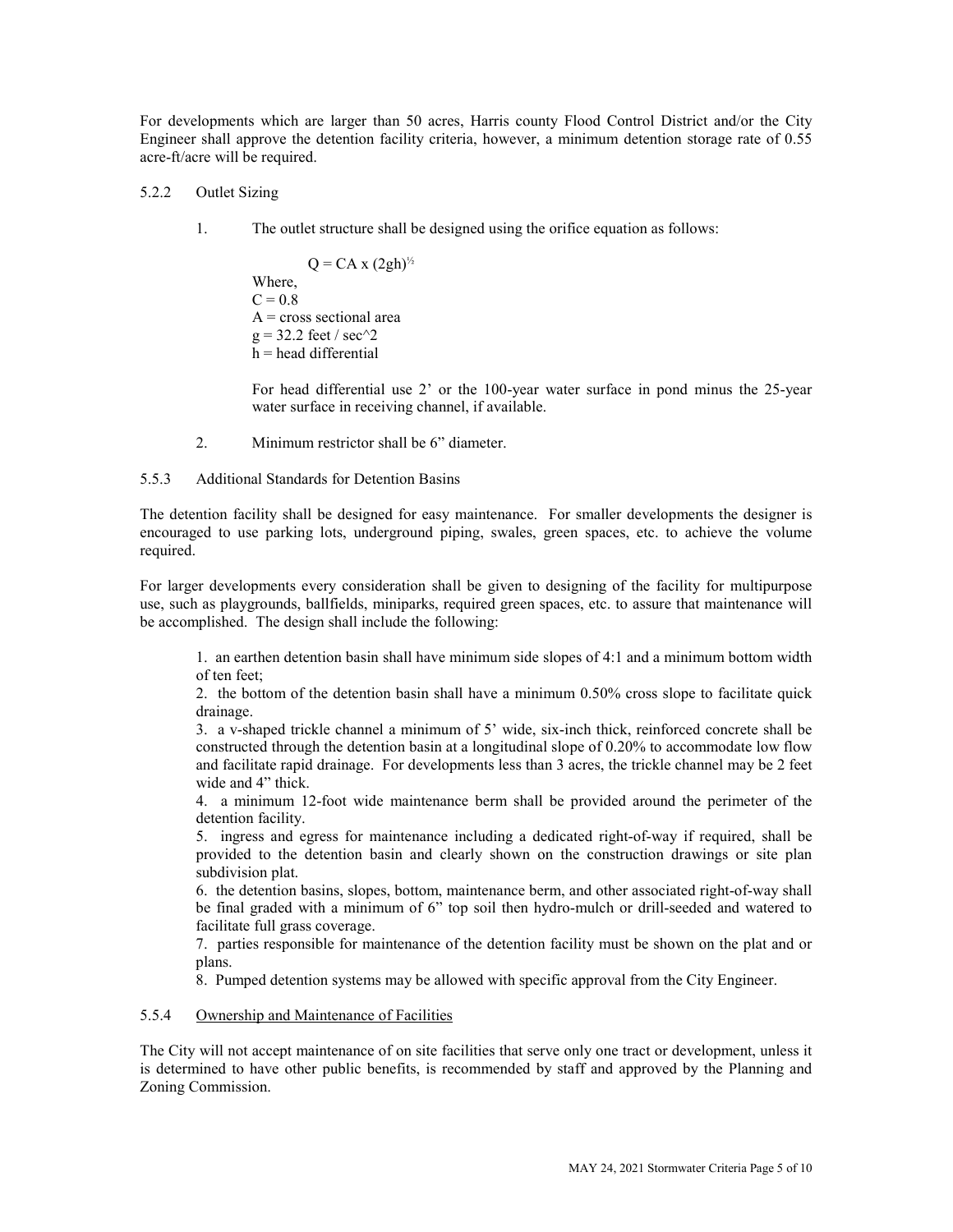Harris County Flood Control District may, at their discretion, accept maintenance of facilities, provided they are designed in accordance with the District's criteria manual. Requests for Harris County Flood Control District to assume maintenance of any facility should be coordinated with the City prior to any development approvals.

## **5.6 ADDITIONAL DESIGN REQUIREMENTS**

## 5.6.1 Discharge Points

The developer shall terminate all drainage improvements at a discharge point approved by the City. The developer shall design and construct such discharge point, or outlet, to prevent damage to or overflowing into adjacent property. The City may require creek improvement, channel lining, energy dissipaters or other improvements for such outlet to prevent erosion or increase the flow capacity.

Finished elevations of new pavement, parking areas, or other improvements shall be designed so that each succeeding high point is lower when moving in a downstream direction. This ensures the 100-year discharge has an unobstructed path to the discharge point whether discharging to a channel or detention pond.

## 5.6.2 Public Streets as Drainage Facilities

1. Maximum depth of water to be allowed in local streets during design flow shall be at the top crown, or top of curb, whichever is less.

2. Maximum spread of water in collector streets during design flow shall allow for one clear lane of traffic (12 feet wide).

3. Maximum spread of water in arterial streets during design flow shall allow for two clear lanes of traffic (24 feet wide).

4. The street is to be designed to convey the 100-year event to the outfall point by successively lower high points. A dedicated easement must be provided at the terminus to allow the 100-year event to sheet flow to the ultimate outfall. In lieu of sheet flow it is allowable for the developer to construct an underground system to convey the 100-year event.

## 5.6.3 Drainage Channels and Structures

1. The developer shall install an underground storm drain on curb and gutter streets beginning at the point where calculated storm water runoff is of such quantity that it exceeds the height specified above. The developer shall construct the storm drain system from the point to an approved outlet.

2. For non-curb and gutter streets, the developer may use open channel (channel or ditch) methods to dispose of storm water specified above. Such channels may be in dedicated draining easements outside the standard street right-of-way upon City approval of the location and alignment of such easements. Alternatively, the developer may widen the street right-of-way to accommodate an open channel of greater capacity than the standard street/ditch section.

3. If the developer locates the channel in a widened street right-of-way, the City shall approve the right-of-way width and channel configuration. The depth of flow in the channel shall not exceed one (1) foot as measured from the ditch flowline to the point on the roadway established as the high water level in this section.

4. The developer shall design and construct all channels to terminate at an approved outlet.

#### 5.6.4 Habitable Structures

The developer shall provide adequate means for storm water run-off in excess of the "design storm" capacity (i.e., 3, 10-year storm) to flow around habitable structures.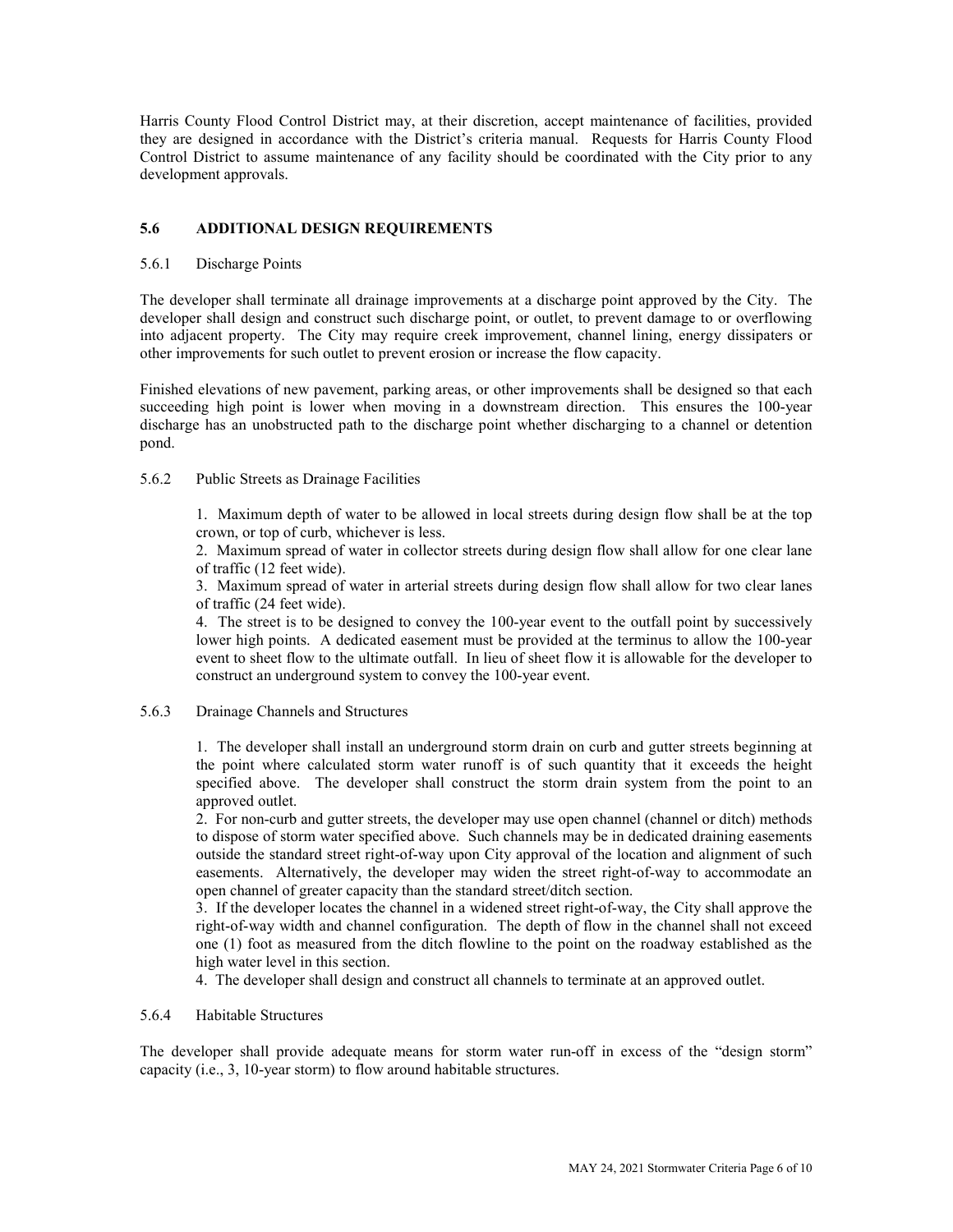a.) The developer shall provide a grading/drainage plan which shows that all building sites can provide a finished floor elevation:

(1) At least one foot (1') above the top of the curb using the highest point along the portion of such curb fronting the building site, or

(2) At least one foot  $(1')$  above the crown of the road elevation, using the highest point along the portion of such road fronting the building site.

(3) At least one foot above the ground elevation along all sides of the building site.

b.) In addition to paragraph (a) above, the developer shall provide a grading/drainage plan which meets or exceeds the provisions of Chapter 94, Code of Ordinances, Flood Hazard Reduction. c.) The developer shall design and construct all streets to minimize any fill required to bring building pads into compliance with this code.

d.) Alternate methods of building protection may be accepted by the City upon submittal of detailed information, review and approval by the City Engineer.

5.6.5 Drainage System Criteria

If an underground drainage system is required, and a 60-inch or smaller pipe will handle the design flow, pipe shall be used. If a 60-inch pipe is not adequate, the developer has the option to use concrete pipe or natural and/or a lined open drainage channel. If pipe is selected, the maximum allowable velocity shall be 8fps in the pipe. Lining materials, if used, shall be approved by the City.

- 5.6.6 Public storm sewers are defined as sewers and appurtenances that provide drainage for a public right-of-way, or more than one private tract, and are located in public right-of-way or easement, private storm sewers provide internal drainage for a reserve or other tract. Private storm or sewer connections to public storm sewers shall occur at a manhole or at the back of an inlet as approved by the City Engineer. All private storm sewers within the public right-of-way shall be constructed in conformance with the Standards.
- 5.6.7 All construction shall conform with the City of La Porte Construction Details.
- 5.6.8 All storm sewers shall meet or exceed the requirements of the "Drainage Criteria Manual for Harris County, Texas" and the requirements of the City of La Porte.
- 5.6.9 All storm sewer shall be sized based on Atlas 14 rainfall data as described in Section 5.4. Any new development proposed to discharge to a City of La Porte conveyance system (i.e. storm sewer system, roadside ditch, etc.) will require detention at a minimum storage rate of 0.55 acre-ft/acre.

# **5.7 LOCATION OF STORM SEWER**

- 5.7.1 Public storm sewers shall be located within a public street right-of-way or storm sewer easement, dedicated to the public and adjoining a public street right-of-way. Storm sewers through side lot drainage easements are highly discouraged. Limited use may be approved at the discretion of the City Engineer. If approved, a minimum twenty-foot (20') wide easement is required (10' on each lot).
- 5.7.2 Recommended alignment within a public street right-of-way.
	- A. Boulevard pavement section with median along centerline of the right-of-way.
	- B. Undivided pavement section five feet (5') inside the right-of-way. For storm sewer located in a public street right-of-way, a minimum of two-foot (2') shall be maintained inside the right-of-way line to the outside edge of the storm sewer unless otherwise accompanied by an adjacent easement.
	- C. Alternate locations for a storm sewer will be permitted by the City Engineer.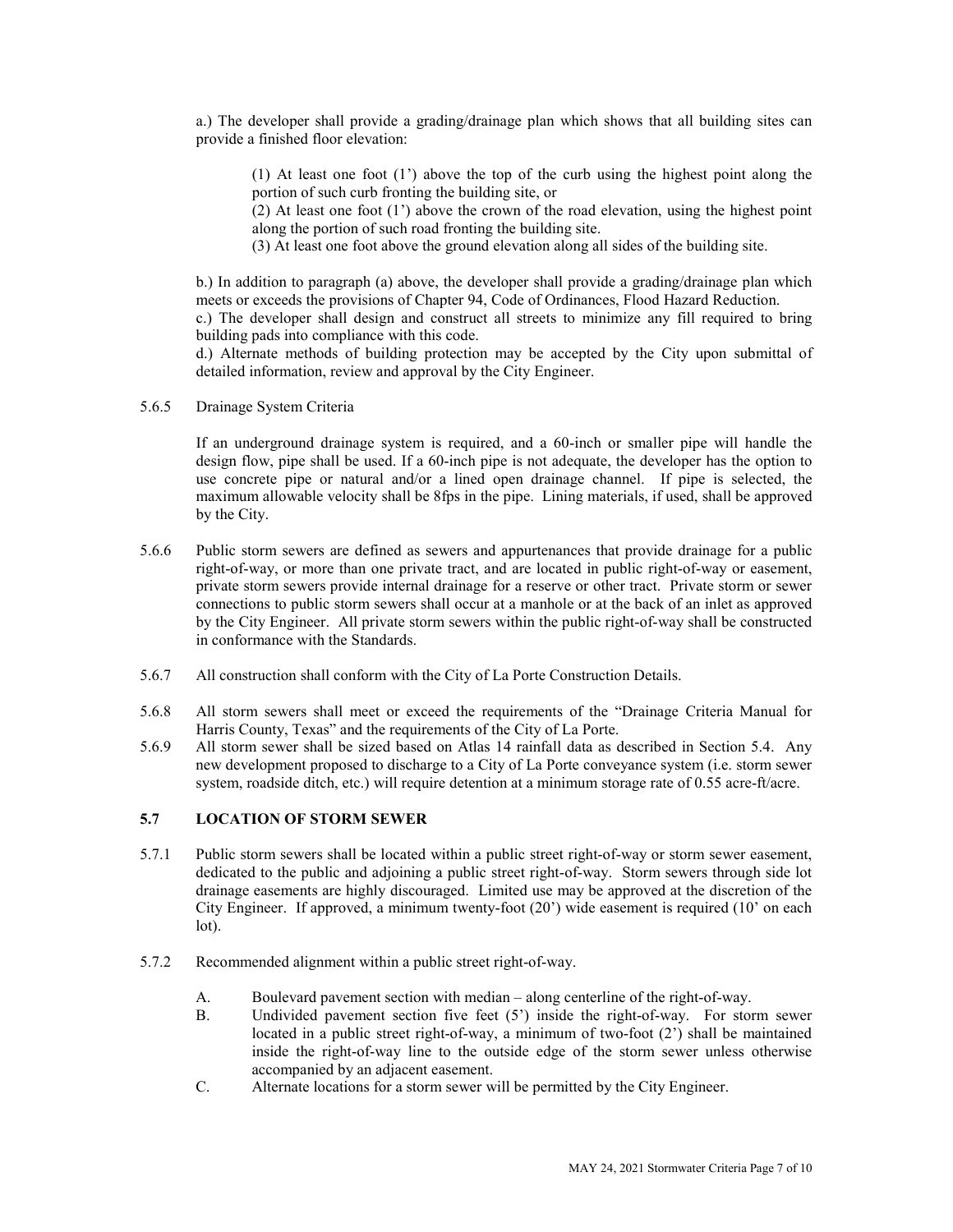- 5.7.3 Recommended alignment within an exclusive storm sewer easement.
	- A. Storm sewers placed in easements shall conform to the requirements of Section 2.4.5
	- B. Storm sewers within easements shall be placed no closer than five feet (5') measured from the outside edge of the pipe to the edge of an easement, except when adjoining another easement or public right-of-way where the distance may be reduced to two feet (2'). The storm sewer shall be placed in the center of the easement. When the storm sewer easement adjoins a public right-of-way, the easement may be reduced to a minimum of ten feet  $(10^{\circ})$  and the storm sewer may be aligned close to the right-of-way line, as long as required clearances are met, with specific approval of the City Engineer.

## **5.8 STORM SEWER MATERIALS**

- 5.8.1 Storm sewer and culvert pipe shall be precast reinforced concrete pipe, unless specifically approved by the City Engineer. Concrete pipe shall be manufactured in conformance with the requirements of ASTM C 76, "Reinforced Concrete Culvert, Storm Drain, and Sewer Pipe," current revision. Reinforced concrete pipe shall be Class III or stronger. The design engineer shall provide for increased pipe strength when conditions of the proposed installation exceed the allowable load for Class III pipe. All concrete pipe constructed in water-bearing soil or forty-two inches (42") in diameter or larger, shall have rubber gasket joints meeting the requirements of ANSI/ASTM C 443, "Joints for Circular Concrete Sewer and Culvert pipe, Using Rubber Gaskets", current revision. Concrete pipe with diameter of less than forty-two inches (42") may be installed using pipe with tongue and groove type joint and Ram-nek, or approved equal, as a joint filler. When specifically approved by the City Engineer, reinforced concrete arch and elliptical pipe conforming to ASTM C506 and ASTM C507, respectively, current revision, may be installed in lieu of circular pipe. Reinforced concrete box culverts shall meet the minimum requirements of ASTM C789, "Precast Reinforced Concrete Box Sections for Culverts, Storm Drains, and Sewers", current revision. Pipe joints for arch and elliptical pipe and box culverts shall be sealed using Ram-nek or approved equal.
- 5.8.2 Storm sewer outfalls into open channels shall be constructed using corrugated steel pipe. Corrugated steel pipe shall be manufactured in conformance with the requirements of AASHTO Designation M-36-82, current revision. Pipe material shall be Aluminized Steel Type 2, meeting the requirements of AASHTO Designation M-27-79I, current revision, or Pre-coated Galvanized Steel, AASHTO M-246, 10 mil coating on both sides. All pipe shall have a full double coating, Type A, in accordance with AASHTO Designation M-190, current revision. Pipe joints and fittings shall meet the minimum requirements of these specifications and shall have an O-ring gasket seal meeting the requirements of AASHTO C-361, current revision. (See City of La Porte Construction Details).
- 5.8.3 Storm sewer outfalls shall have a slope protection to prevent erosion. Slope protection may be constructed of slope paving or rip rap. Slope paving shall be four-inch (4") five (5) sack concrete with six-inch by six-inch (6" x 6") welded wire mesh (W14 x W14) or three eighths inch (3/8") steel rebar on twenty-four-inch (24") centers, each way. Rip rap shall be a minimum of six-inch (6") broken concrete rubble with no exposed steel or well-rounded stone and shall be a minimum of eighteen inches (18") thick. Slope protection texturing shall be required where public access likely. Refer to the Construction Details for minimum dimensions.

## **5.9 ADDITIONAL REQUIREMENTS**

5.9.1 Minimum depth of storm sewer (measured to the top of pipe) shall be twenty-four (24") below the top of curb or finished grade, whichever is lower. Minimum size storm sewer for main and inlet lead shall be twenty-four inches (24").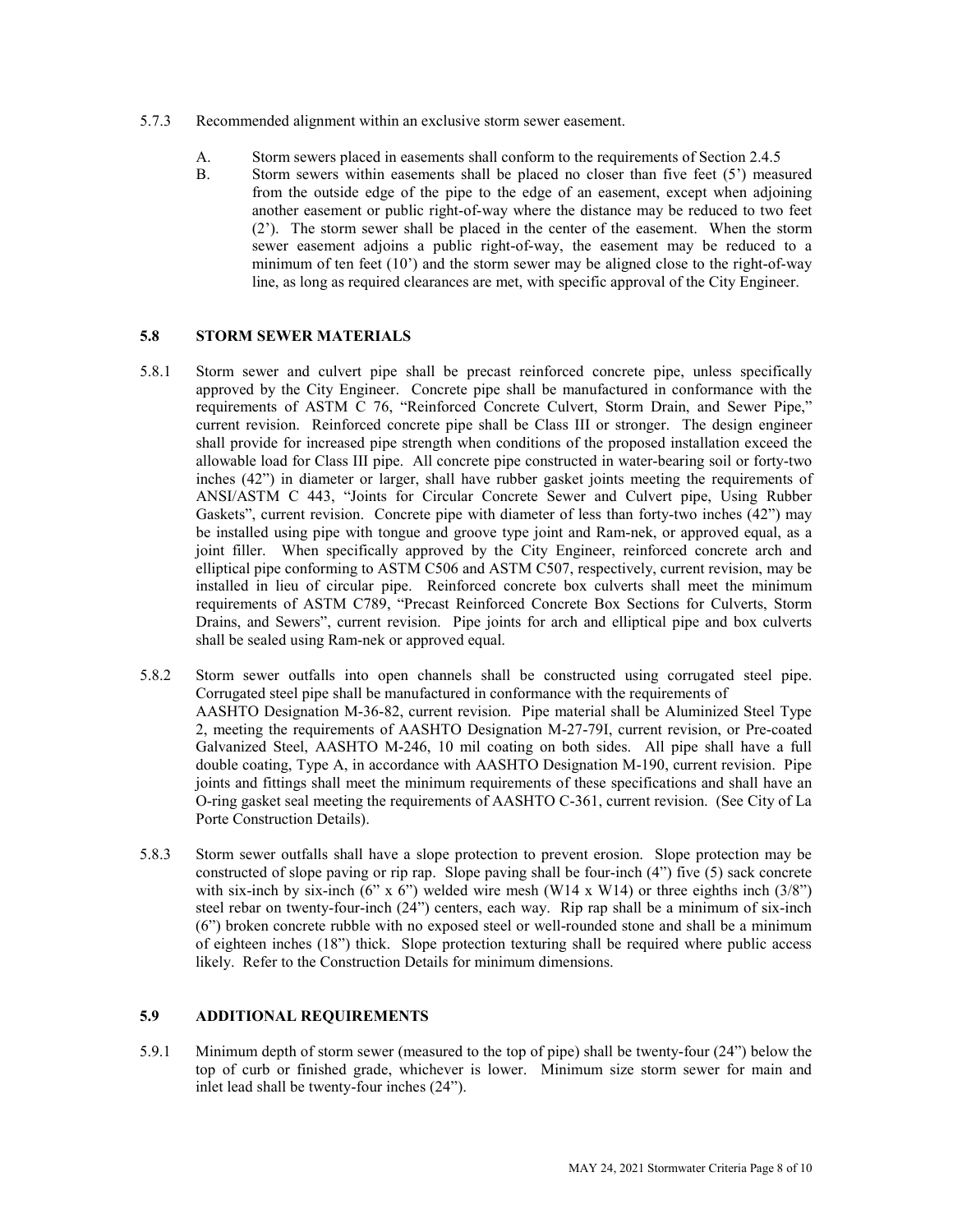- 5.9.2 Storm sewers shall be bedded using cement stabilized sand (see specification in Section 4.2.3) as shown in the City of La Porte Construction Details.
- 5.9.3 Pipe requirements.
- A. Reinforced concrete pipe installed at a depth greater than thirty feet (30') shall be designed by the engineer for the specific installation and approved by the City Engineer, Reinforced concrete pipe shall be designed in accordance with the American Concrete Pipe Association, "Concrete Pipe Design Manual", Maximum cover on the pipe shall be measured from the top of pipe to the ultimate finished grade or natural ground, whichever is greater.
- B. Corrugated steel pipe shall have a minimum thickness as follows:

| PIPE SIZE                      | <b>MINIMUM THICKNESS</b> |
|--------------------------------|--------------------------|
| (Inches) Corrugations (Inches) |                          |
| $242 - 2/3$ " X $1/2$ "        | 0.052                    |
| $30 - 482 - 2/3$ " X $1/21$    | 0.064                    |
| 54-723't X 1" or 511 X 1"      | 0.064                    |
| 78-102311 X 1" or 5" X 1"      | 0.079                    |

Bedding for corrugated steel pipe shall be cement-stabilized sand. Corrugated steel pipe less than or equal to fifty-four inches (54") in diameter and less than thirty feet (30') deep shall have the minimum thickness given above.

- C. Design storm flow in a street shall not exceed the capacity of the street, for the water surface equal to the top or curb and shall not exceed the inlet capacity. Design storm flow shall meet Harris County criteria.
- D. All bridges must be a minimum of eighteen inches (18") above the 100-year water surface elevation or in accordance with the Federal Emergency Management Agency (FEMA) regulations, latest revisions, or HCFCD requirements, whichever is greater.
- 5.9.4 Storm sewers less than forty-two inches (42") in diameter shall be constructed on a straight horizontal and vertical alignment between manholes. Storm sewers greater than or equal to fortytwo inches (42") in diameter may be laid along a curve using manufactured bends of less than or equal to  $11\frac{1}{4}$ .

# **5.10 APPURTENANCES**

#### 5.10.1 Manholes

- A. Manholes shall be placed at all changes in alignment, grade and size of the storm sewers; at the intersection of two or more storm sewers; at all inlet leads; and at the end of all storm sewers.
- B. Maximum spacing between manholes shall be four hundred feet  $(400^{\circ})$ .
- C. Manhole covers shall be cast iron, traffic bearing, type ring and cover with the words "storm sewer" cast into the cover.
- 5.10.2 Inlets